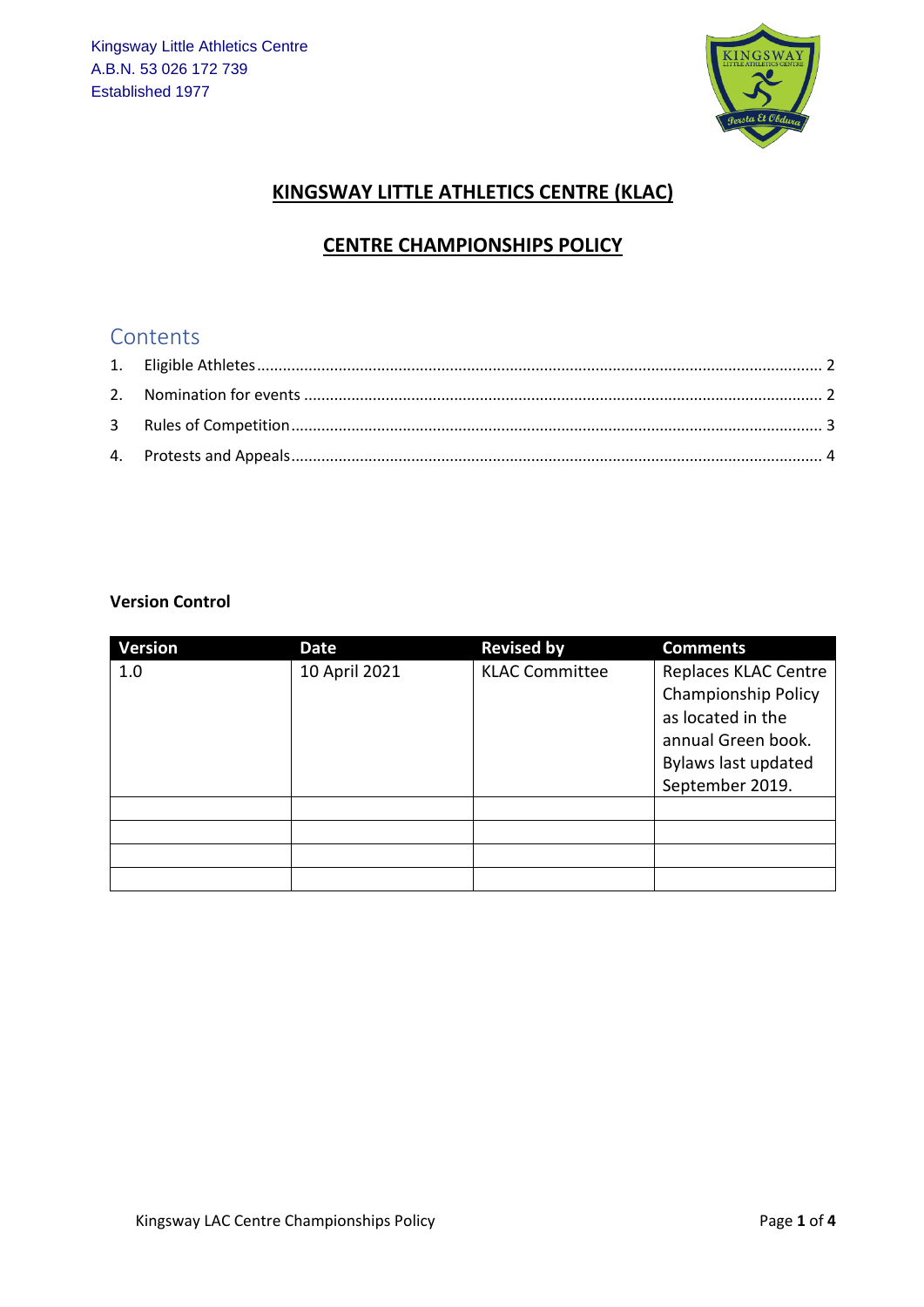

# <span id="page-1-0"></span>1. Eligible Athletes

- a. All Kingsway registered athletes are eligible to nominate for the Centre Championships if they have met the minimum 50% competition completion requirement in the current season.
- b. The 50% requirement for the season will be calculated from the date of registration, and to meet the requirement an athlete must compete in and complete at least one event from their age group's program in at least 50% of Kingsway's competitions.
- c. For athletes who do not meet the minimum competition completion requirement, exceptional circumstances will only be considered if received in writing at least 7 days prior to Centre Championships. The email must be sent to the Records and Ranking Officer who will bring the exceptional circumstances to the Committee for consideration.

## <span id="page-1-1"></span>2. Nomination for events

- a. Athletes may only compete in a maximum of six (6) events over the entire Championship event.
- b. Athletes may only compete in a maximum of four (4) events on any one day.
- c. To be eligible to compete in an event at the Championships, the athlete must have competed in the selected event and recorded a legitimate attempt in the event.
- d. To be eligible to compete in an event at the Championships, the athlete must have competed in the selected event a minimum of twice during the ordinary competition season at Kingsway LAC. These should be a minimum of one occurrence before the Christmas break and one after the break.
- e. If an athlete nominates for too many events, the Records and Ranking Officer will make the final selection of events for the athlete.
- f. Nominations are to be completed online in the manner advised by the Centre by the advertised closing date.
- g. Late nominations will not be accepted.
- h. Any member having difficulties nominating for the Event should speak with their Club Manager who will then liaise with the Records and Ranking Officer.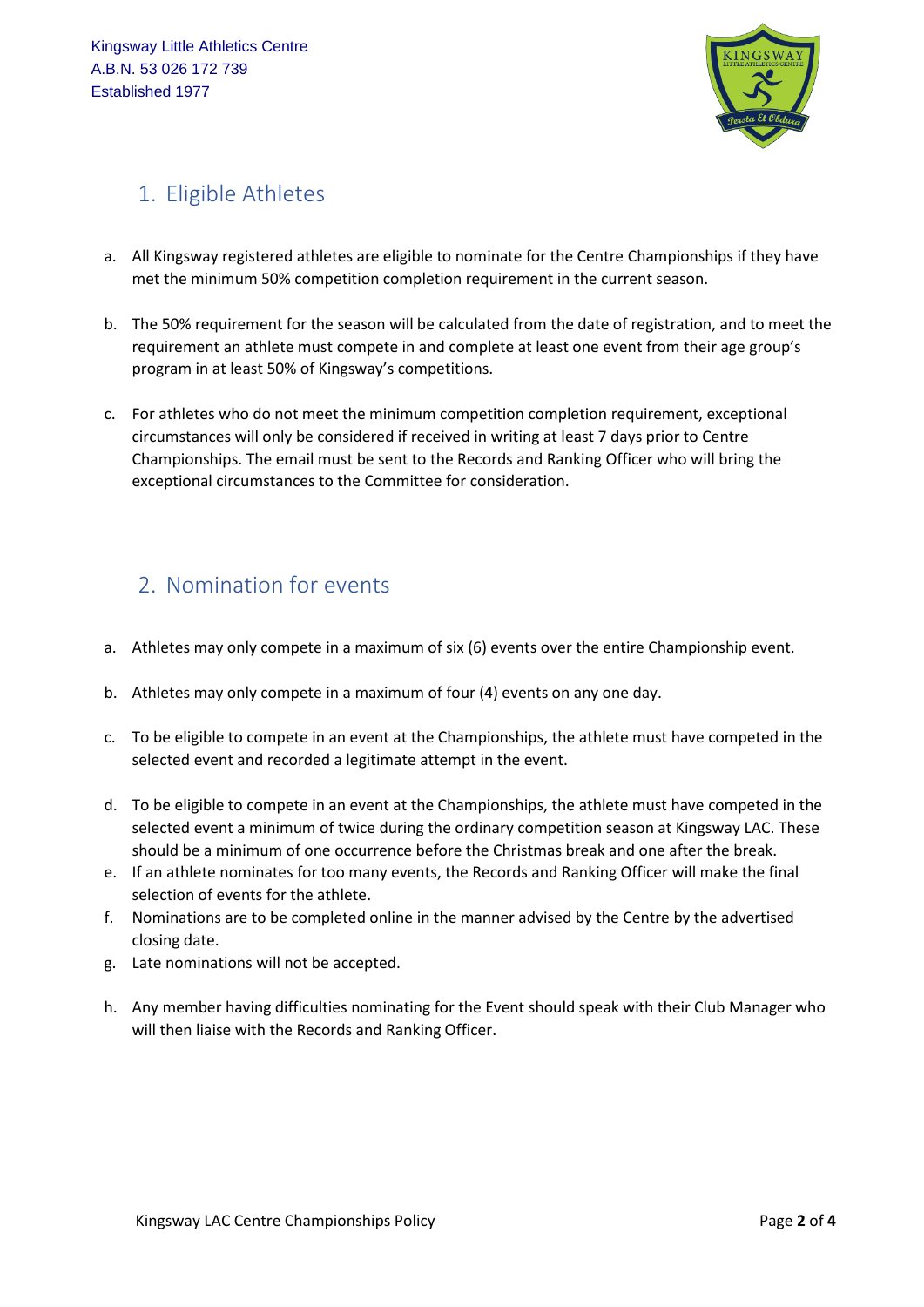

## <span id="page-2-0"></span>3 Rules of Competition

- a. It should be noted that an earlier start time is usual for the Centre Championships. Due to the increased programme schedule, it is also possible that competition will carry over into the afternoon.
- b. Athletes will not be permitted to compete in an event for which they have not nominated.
- c. Event start lists can only be amended on approval by the Records and Ranking Officer.
- d. All heats will be randomly drawn.
- e. All heats will be timed in 100th of a second to decide the final.
- f. Finals will be comprised of the athletes who record the fastest times in accordance with the Centre Rules of Competition.
- g. The number of athletes in a final will be subject to track conditions and equipment availability.
- h. Where insufficient athlete numbers present as required for a track heat, the event will be conducted as a straight final on approval from the Records and Ranking Officer.
- i. Athletes in all age groups from U6 to U17 will compete in heats and finals.
- j. Athletes in U6 to U8 age groups will be allowed three (3) attempts only in all field events (except High Jump). All heats will be timed in 100th of a second to decide the final.
- k. Athletes in U9 to U17 age groups will be allowed three (3) attempts in all field events. On the completion of these attempts the top eight (8) competitors will be allowed one (1) further attempt.
	- i. The winning performance may come from any of the four (4) attempts.
	- ii. If less than eight competitors commence in the event all athletes will receive four (4) attempts.
- l. Medals will be presented to First, Second and Third places in all finals.
- m. In the event of a tie in field events, a count back will be used to determine the placings.
- n. Calls and rules regarding marshalling will be strictly adhered to.
- o. Where an athlete fails to report to the Call Room / Marshalling area, prior to the age group departing the area then the athlete shall not be permitted to join the event.